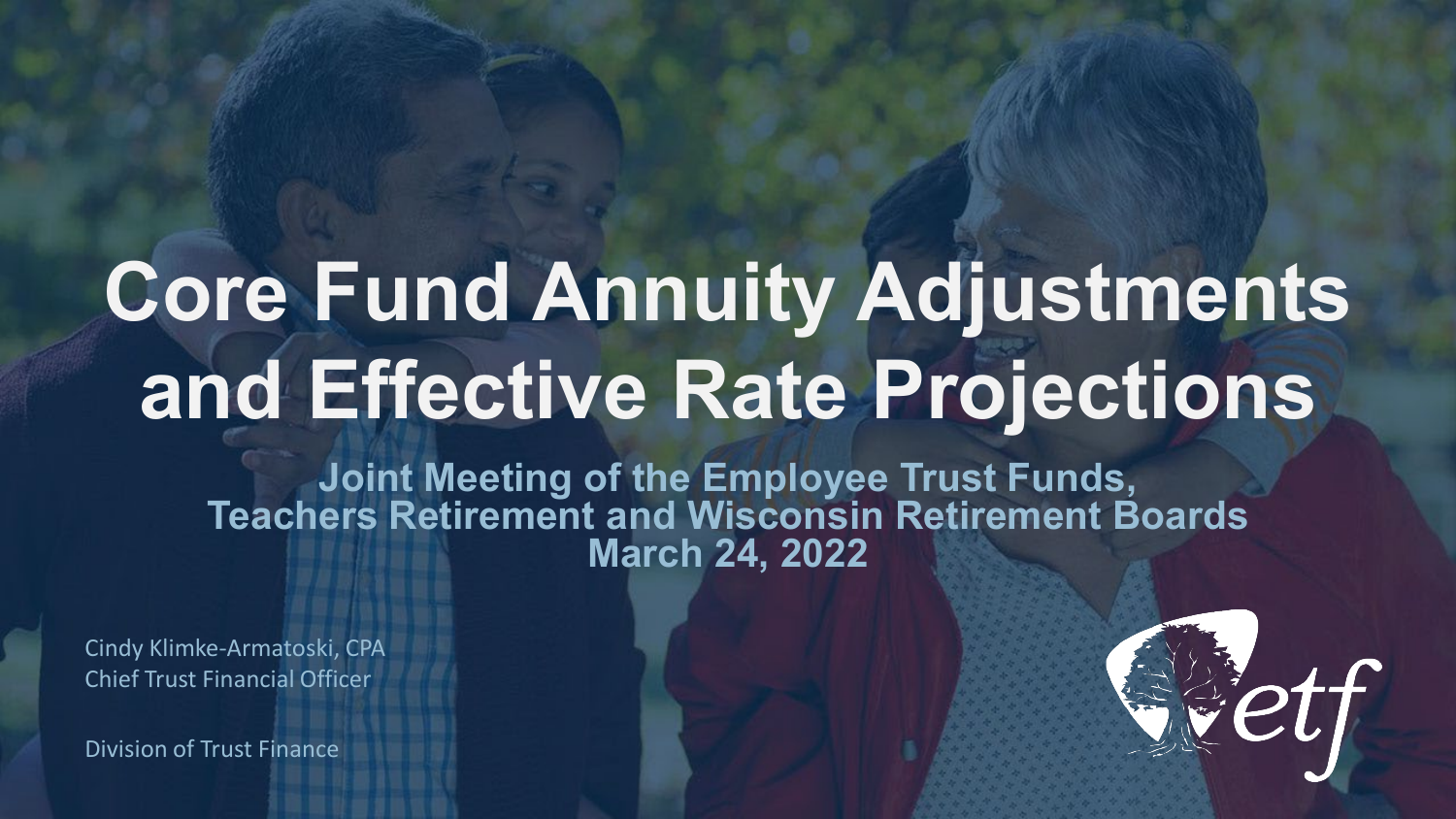#### **Current Value of Annuities\***

| If You<br><b>Retired in</b> | A \$1,000 Core<br><b>Annuity is</b><br><b>Receiving</b> | <b>The Annual</b><br><b>Rate of</b><br>Increase is | A \$1,000 Variable<br><b>Annuity is</b><br><b>Receiving</b> | <b>The Annual</b><br><b>Rate of Increase</b><br>is | <b>The Annual</b><br><b>Change in CPI is</b> |
|-----------------------------|---------------------------------------------------------|----------------------------------------------------|-------------------------------------------------------------|----------------------------------------------------|----------------------------------------------|
| 2017                        | \$1,176                                                 | 3.3%                                               | \$1,656                                                     | 10.6%                                              | 2.9%                                         |
| 2012                        | \$1,298                                                 | 2.6%                                               | \$2,273                                                     | 8.6%                                               | 2.1%                                         |
| 2007                        | \$1,298                                                 | 1.8%                                               | \$1,661                                                     | 3.4%                                               | $2.2\%$                                      |
| 2002                        | \$1,298                                                 | 1.3%                                               | \$1,837                                                     | 3.1%                                               | 2.3%                                         |
| 1997                        | \$1,771                                                 | 2.3%                                               | \$2,249                                                     | 3.3%                                               | 2.3%                                         |

\*Including annuity adjustments to be made effective April 1, 2022

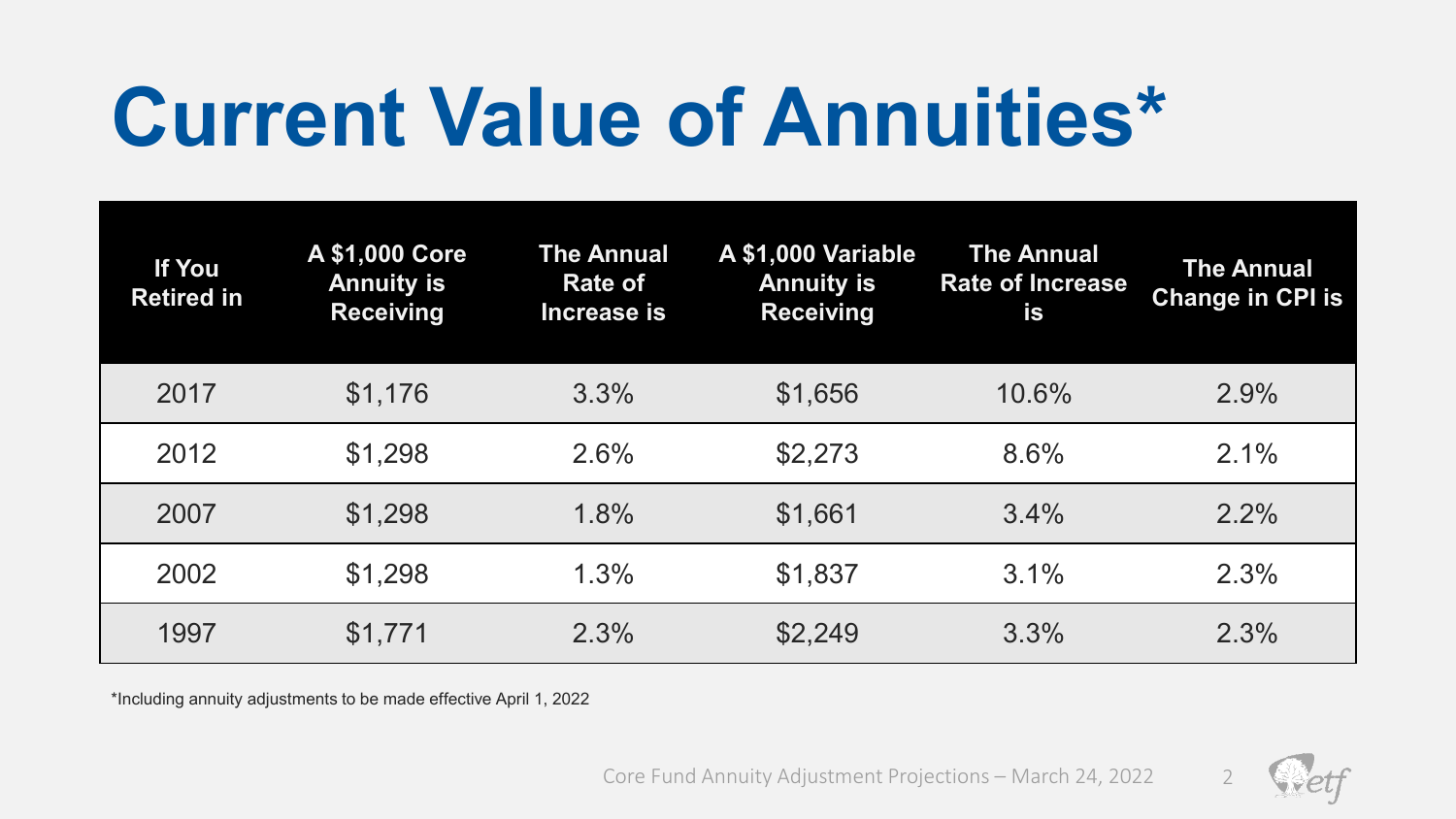## **A Look at Core Annuity Increases versus Cost of Living**

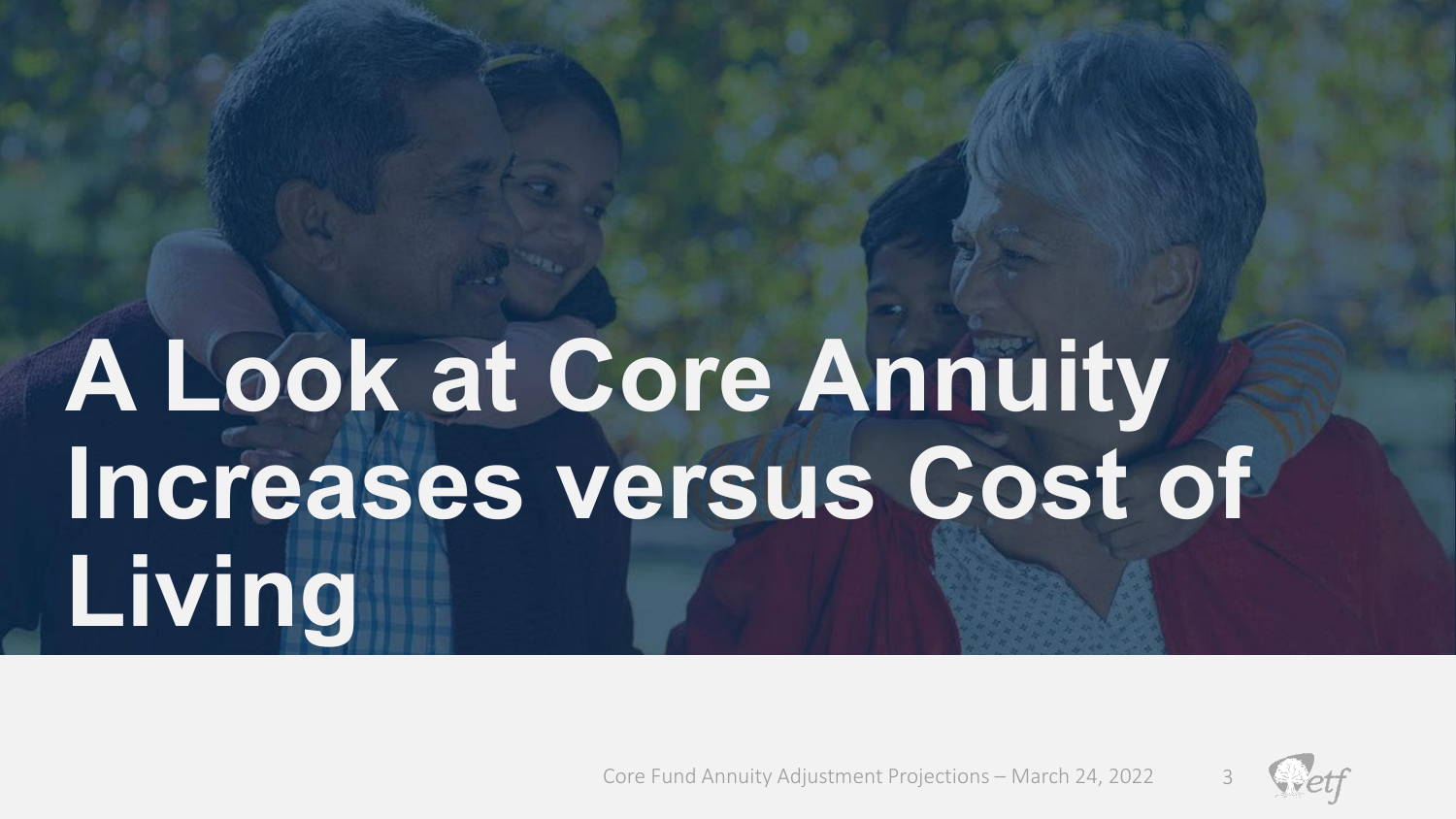#### **Change in Value of 1997 and 2002 Annuity**

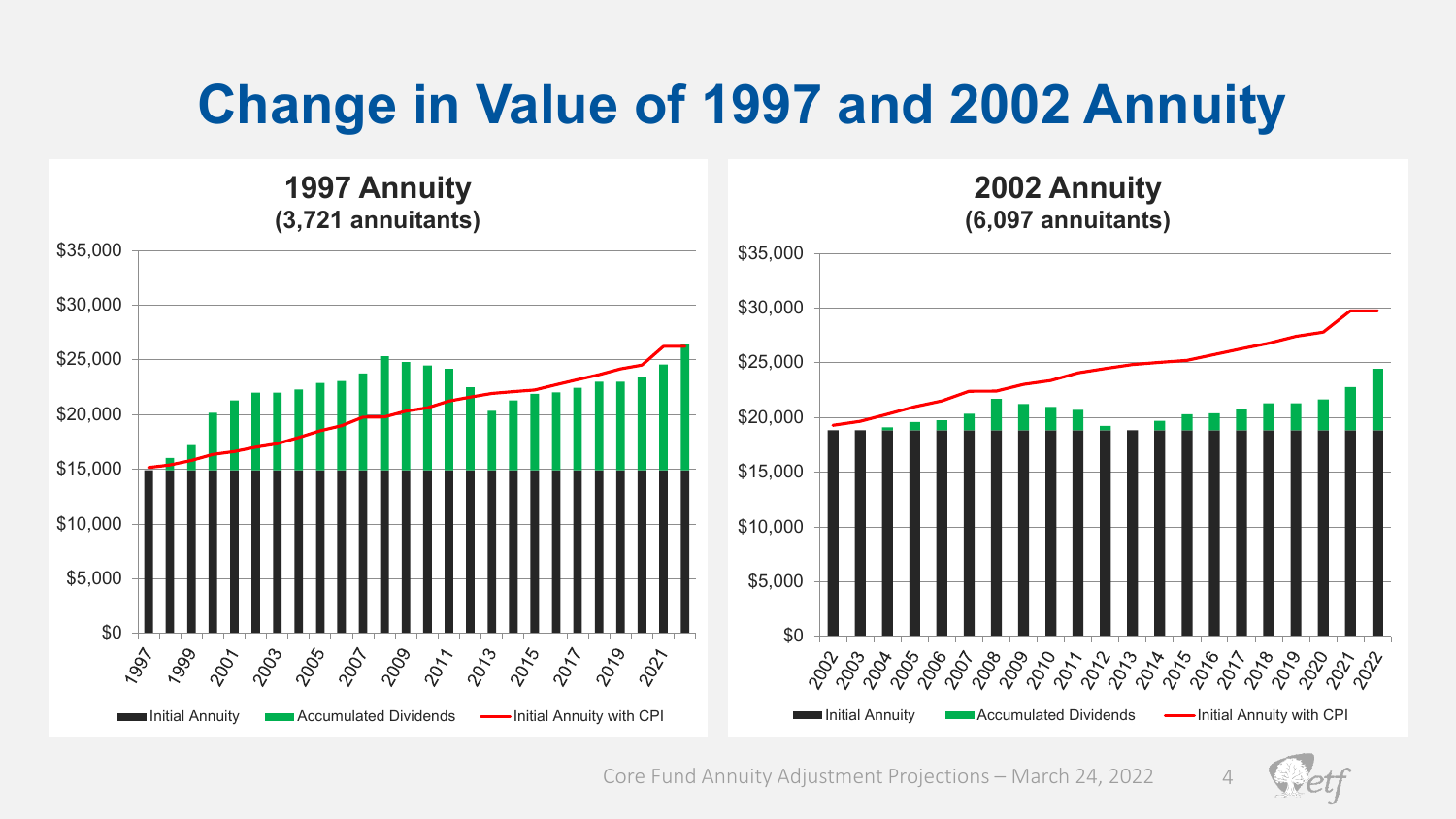#### **Change in Value of 2007 and 2012 Annuity**

**(8,041 annuitants) (9,376 annuitants)** \$35,000 \$35,000 \$30,000 \$30,000 \$25,000 \$25,000 \$20,000 \$20,000 \$15,000 \$15,000 \$10,000 \$10,000 \$5,000 \$5,000  $\begin{array}{c}\n\text{30} \\
\text{30} \\
\text{30} \\
\text{30}\n\end{array}$ \$0 2010 2073 2014 2015 2016  $\langle \phi_{\gamma} \rangle$ 2078 2079 2220 2027 2008 2009 2077 22324000 2012-0019 2000 2027 2012 2022 Initial Annuity **Initial Accumulated Dividends Initial Annuity with CPI** Initial Annuity **Accumulated Dividends Initial Annuity with CPI** 

**2007 Annuity**

Core Fund Annuity Adjustment Projections – March 24, 2022

2022

**2012 Annuity**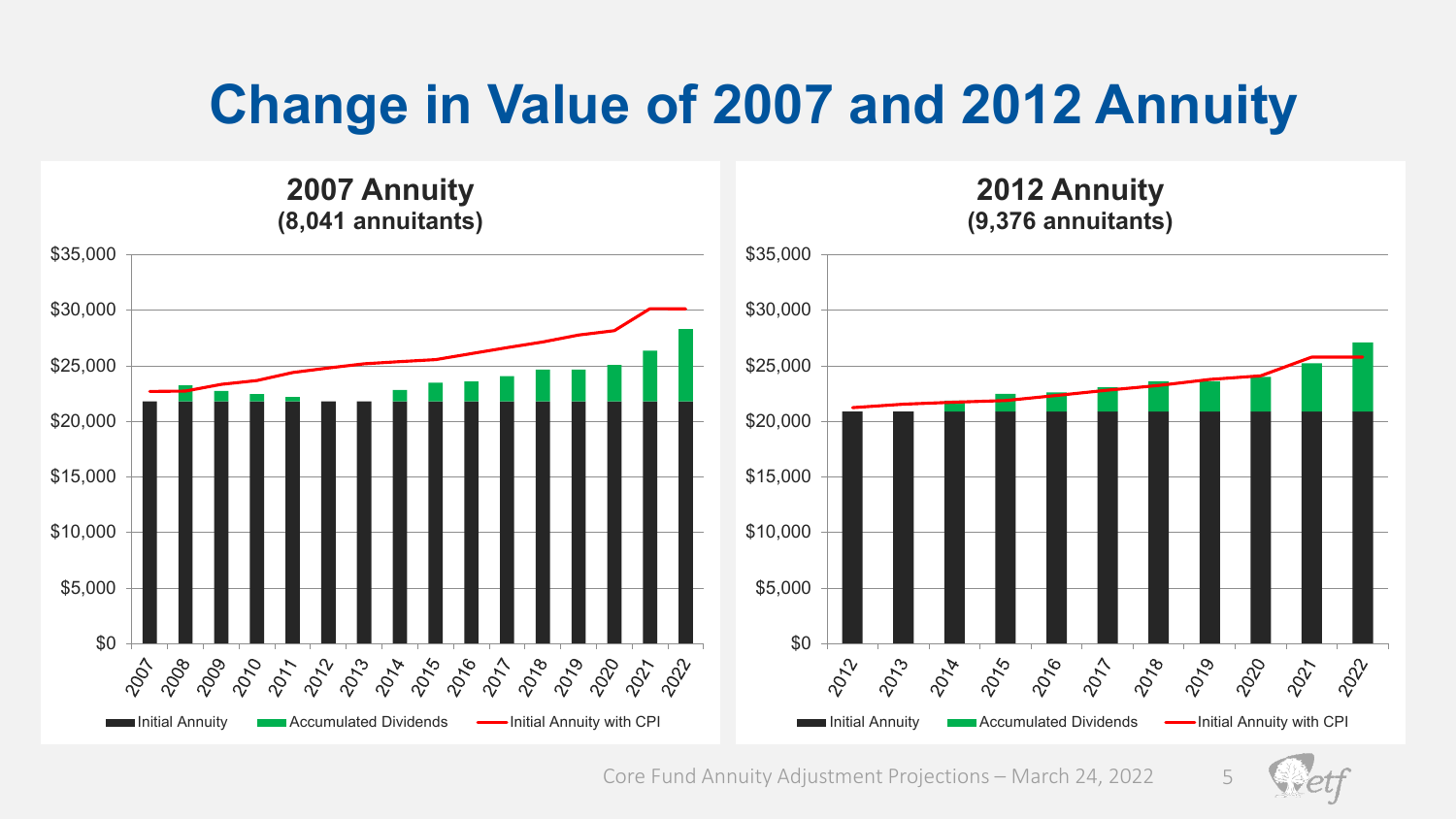#### **Change in Value of 2017 Annuity**

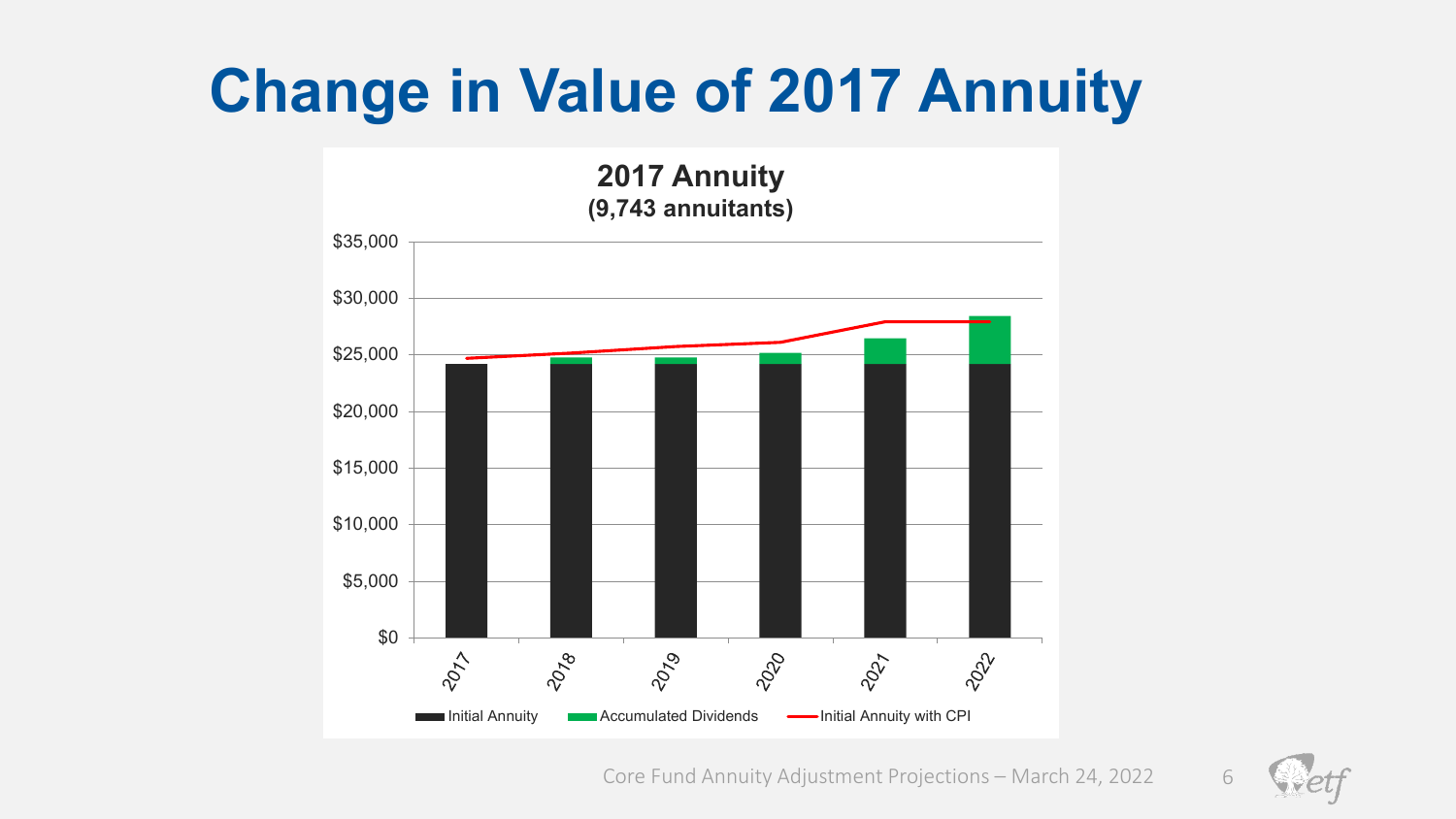## **Annuity Adjustment Projections**

![](_page_6_Picture_2.jpeg)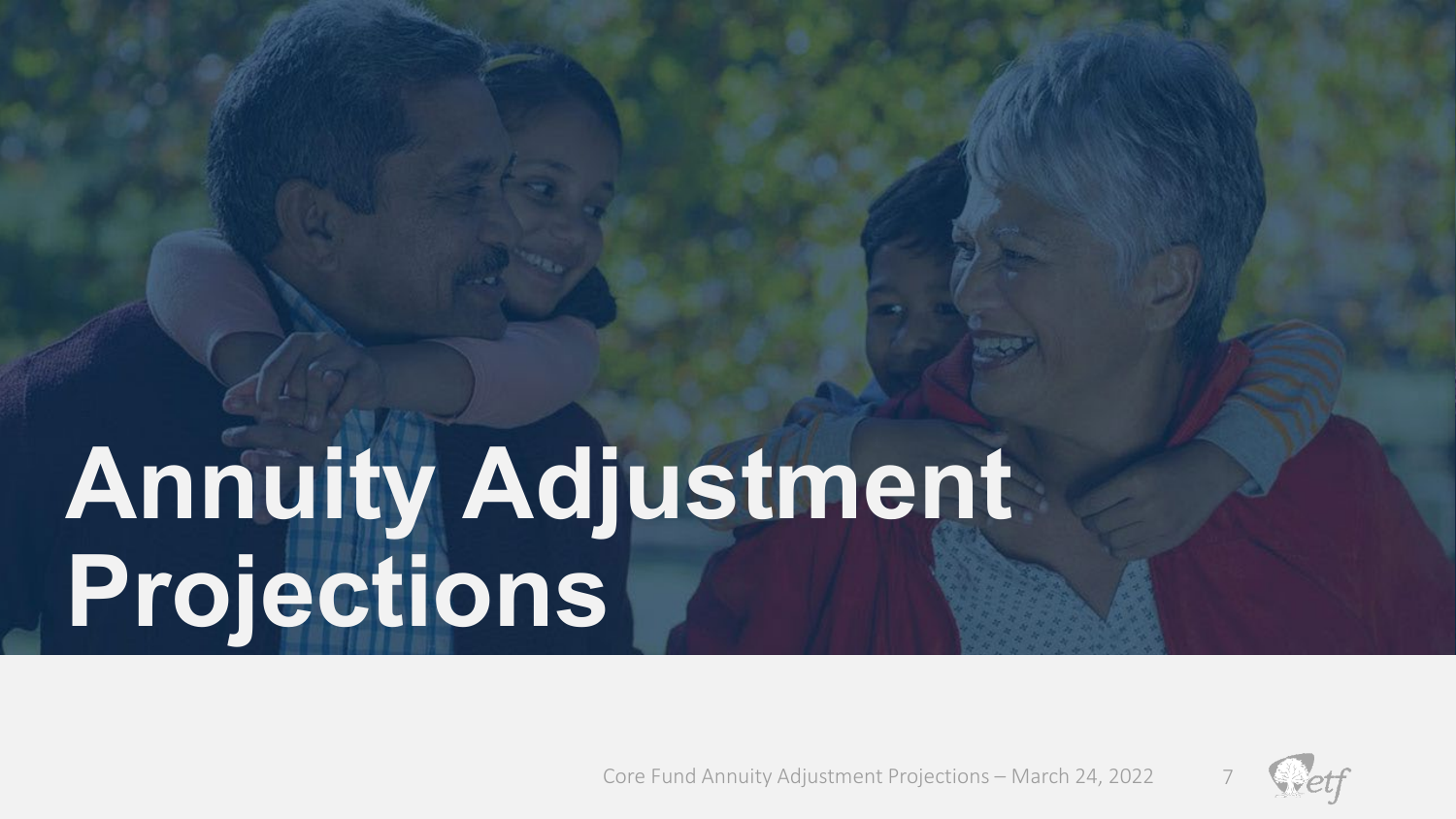#### **Disclaimers**

- Projections only. Several assumptions and estimates used.
- Only an actuarial valuation can accurately calculate the annuity adjustments.
- Useful for anticipating the magnitude, not exact amount, of future adjustments.

![](_page_7_Picture_4.jpeg)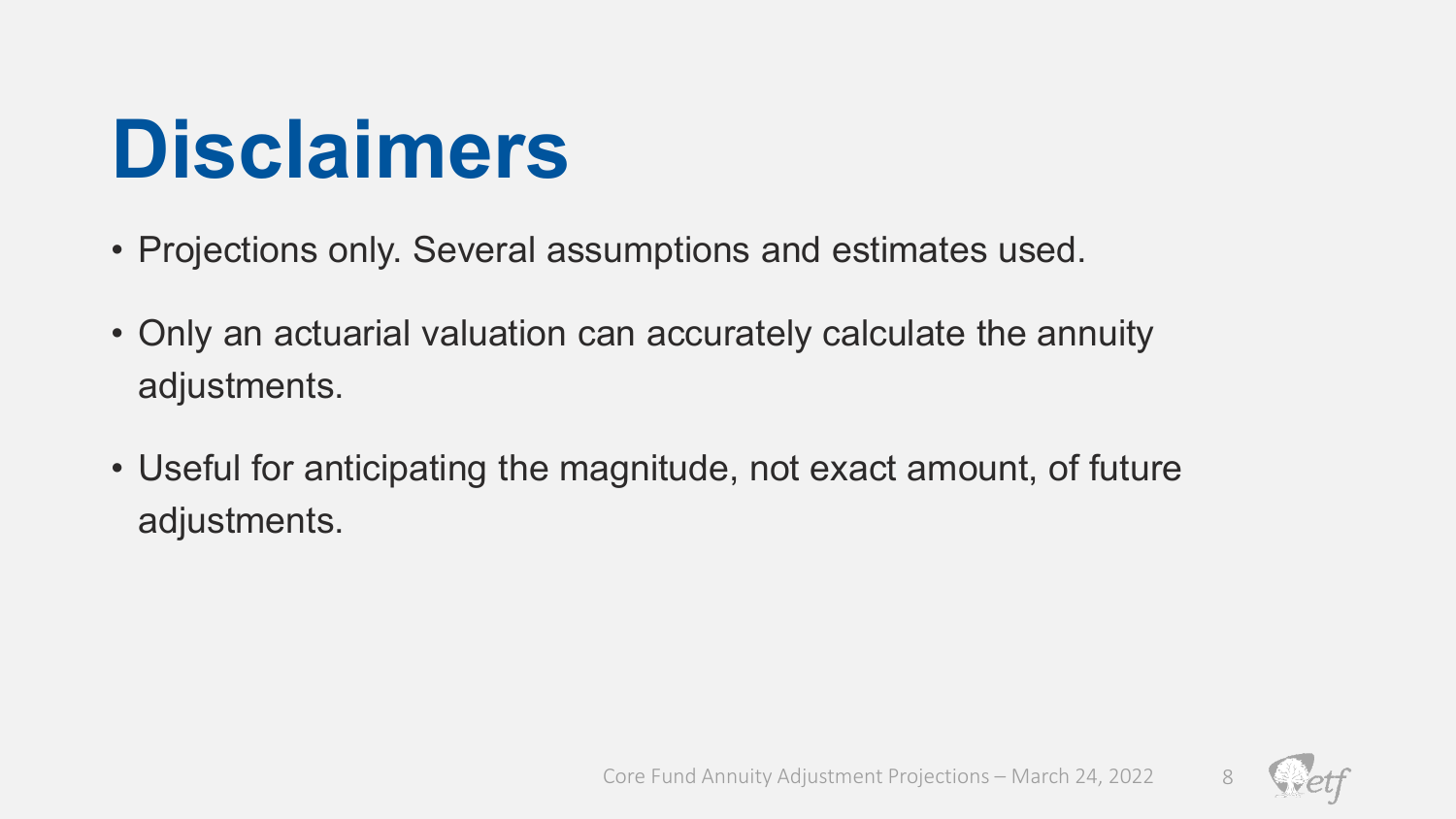#### **The Basics**

- Annuities will be increased if annuity reserve surplus provides at least a 0.5% increase. Annuities will be reduced if annuity reserve shortfall would require at least a -0.5% adjustment.
- Negative adjustments can only reduce increases granted in prior years. A core annuity cannot be reduced below the original value.
- In calculating annuity adjustments, a 5.0% assumed investment return is used to fund the original benefit. Thus, in a world where experience matched assumptions each year perfectly, annuitants would receive a 1.8% adjustment each year (6.8% less 5.0%). We don't live in that world.

![](_page_8_Picture_5.jpeg)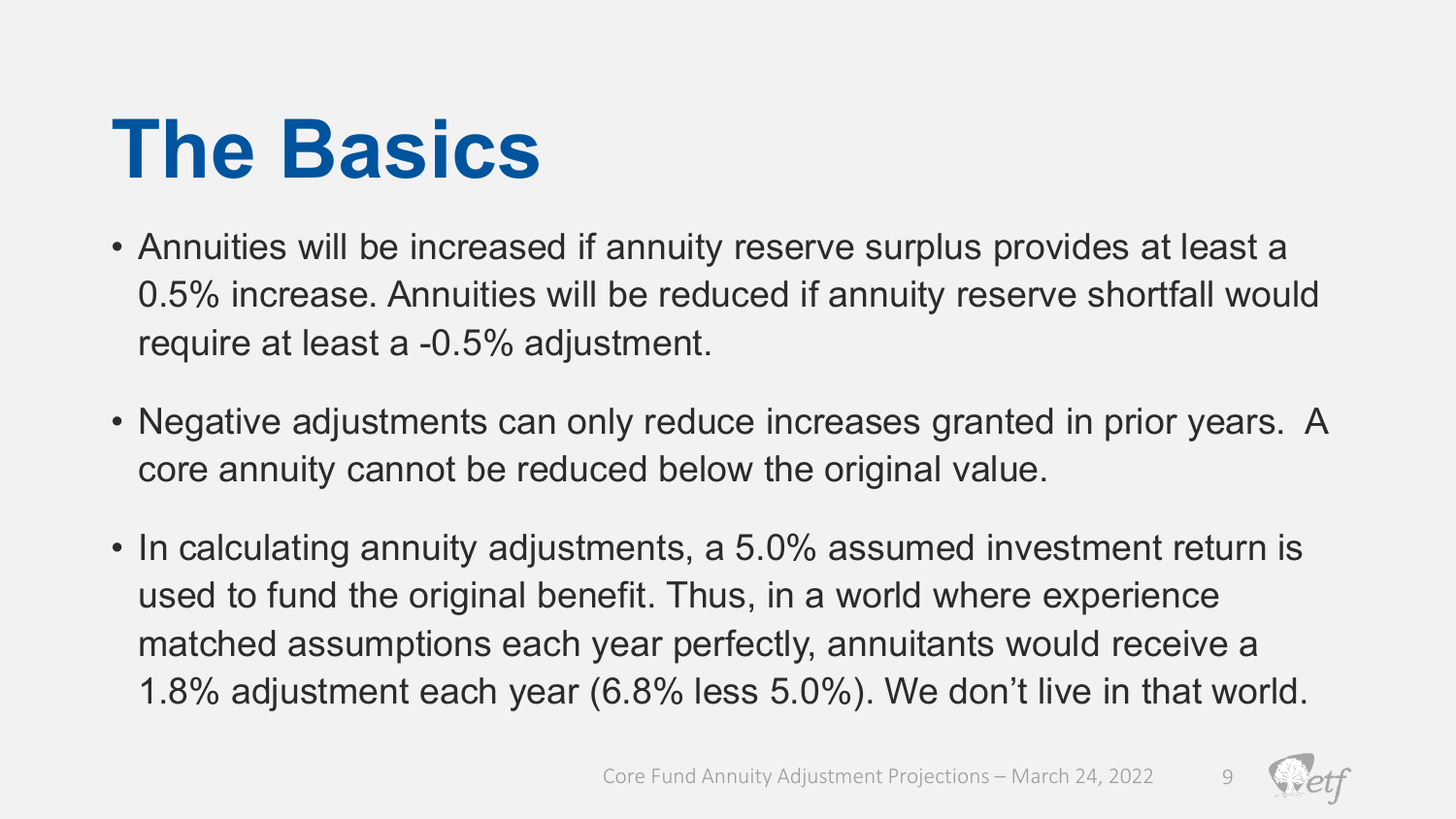#### **Assumptions**

- Based on preliminary 2021 Core Trust Fund net of fee investment return.
- Based on most recent WRS experience study (2018-2020 period), no longer reserving a percentage for mortality improvement.
- The projections include 2018 2021 investment gains and losses carried forward in the Market Recognition Account (MRA).

![](_page_9_Picture_4.jpeg)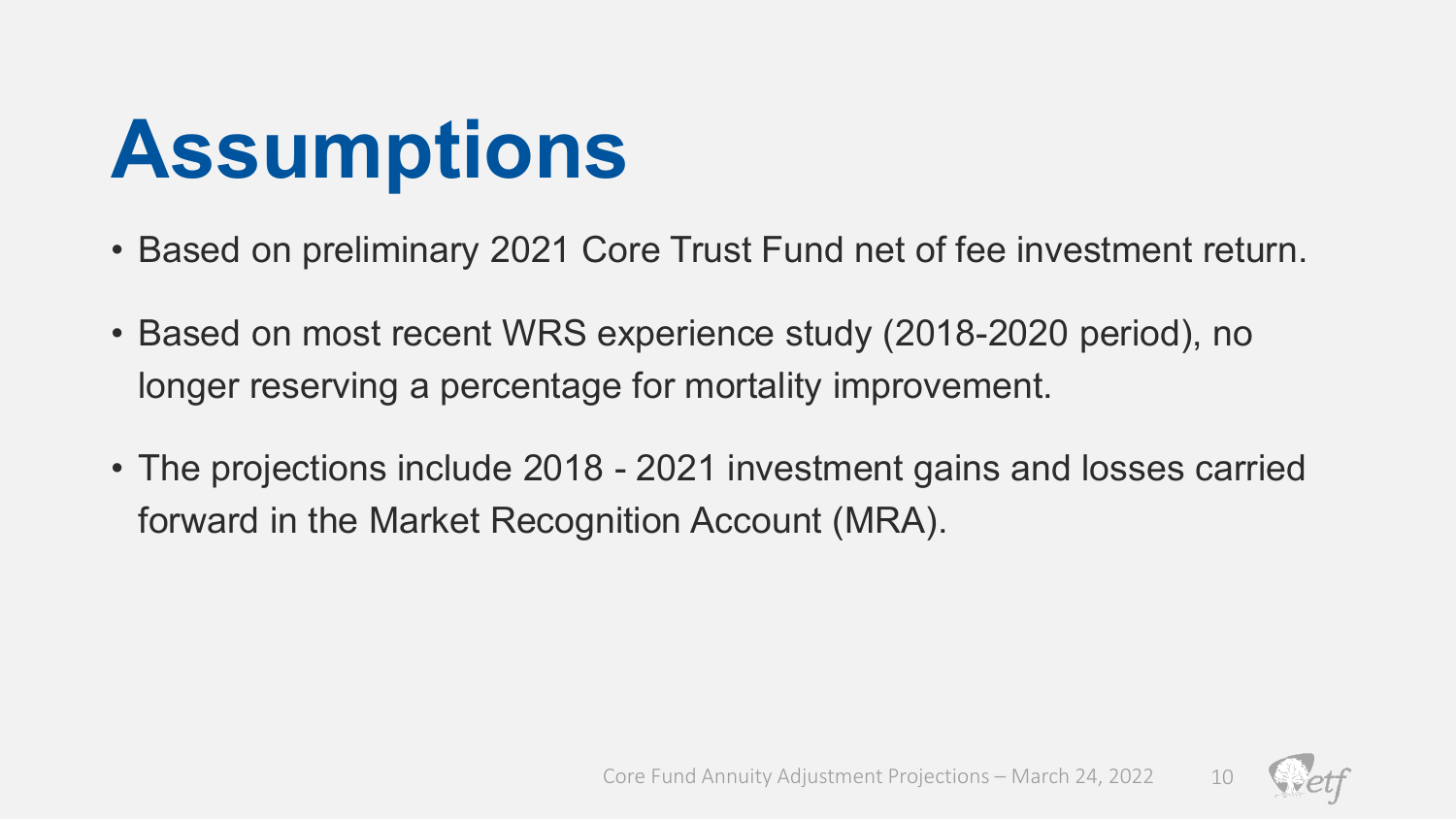## **Market Recognition Account**

- Investment gains / losses are "smoothed" through the Market Recognition Account (MRA):
	- The MRA is intended to give recognition to long-term changes in asset values while minimizing the impact of short-term fluctuations in the capital markets;
	- Investment gains equal to the assumed rate of 6.8% will be recognized beginning with 2022;
	- The difference between actual gains or losses and the assumed rate is spread equally over 5 years.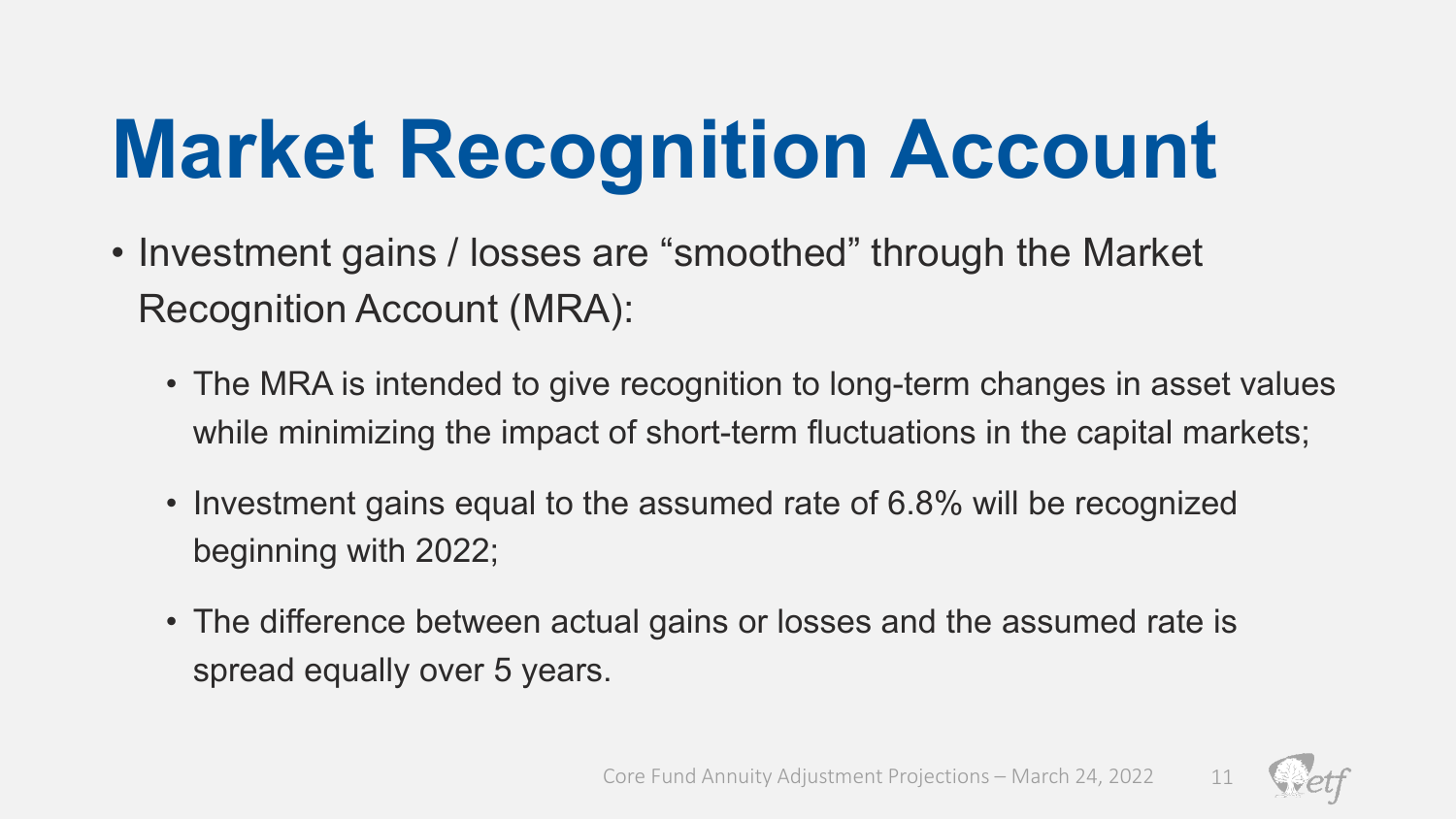#### **Investment Gain/Loss to be Recognized in Future Years**

|                                         |         | <b>Core Net of</b><br><b>Fee</b><br><b>Investment</b> |                |            |                  |                |
|-----------------------------------------|---------|-------------------------------------------------------|----------------|------------|------------------|----------------|
| <b>Year Earned</b>                      | 2021    | 2022                                                  | 2023           | 2024       | 2025             | <b>Return</b>  |
| 2022                                    |         | $\overline{?}$                                        | $\overline{?}$ | $\ddot{?}$ | $\boldsymbol{P}$ | $\overline{?}$ |
| 2021                                    | 2,495   | 2,495                                                 | 2,495          | 2,495      | 2,495            | 16.89%         |
| 2020                                    | 1,774   | 1,774                                                 | 1,774          | 1,774      |                  | 15.21%         |
| 2019                                    | 2,204   | 2,204                                                 | 2,204          |            |                  | 19.36%         |
| 2018                                    | (2,049) | (2,049)                                               |                |            |                  | $(3.68\%)$     |
| 2017                                    | 1,461   |                                                       |                |            |                  | 15.82%         |
| Totals (may not add<br>due to rounding) | 5,885   | 4,424                                                 | 6,472          | 4,268      | 2,495            |                |

![](_page_11_Picture_2.jpeg)

![](_page_11_Picture_3.jpeg)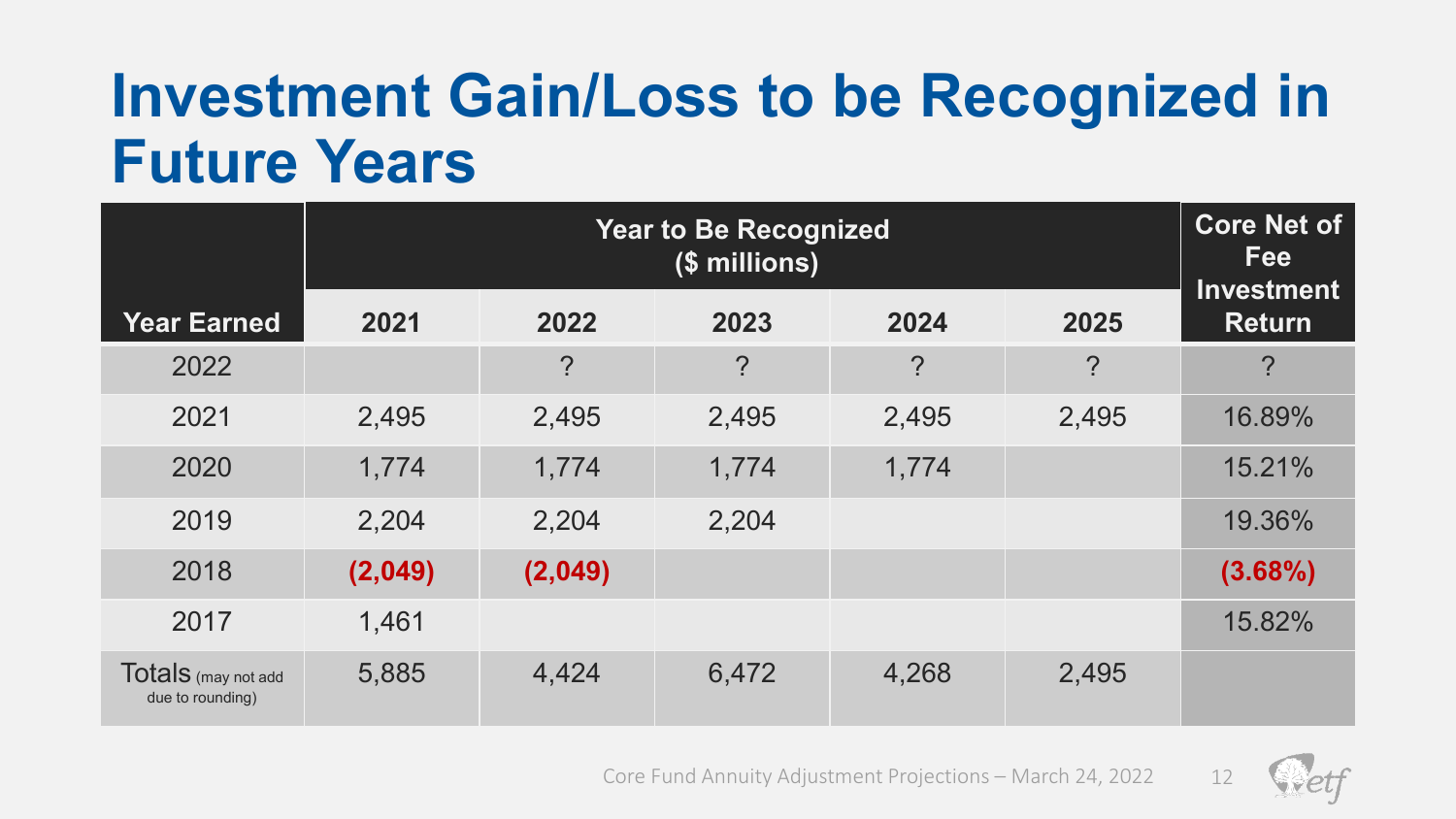#### **Result of 6.8% Investment Return in 2022 - 2025**

|                                   | 2021     | 2022           | 2023                | 2024                | 2025               |
|-----------------------------------|----------|----------------|---------------------|---------------------|--------------------|
| <b>SWIB Net Investment Return</b> | 16.89%   | 6.8%           | 6.8%                | 6.8%                | 6.8%               |
| <b>Effective Rate</b>             | 12.9%    | 11.0% to 11.4% | 12.5% to 12.9%      | 10.4% to 10.8%      | $9.0\%$ to $9.4\%$ |
| <b>Average Annuity Adjustment</b> | 7.4%     | 5.5% to 5.9%   | 6.9% to 7.3%        | 5.1% to 5.5%        | 3.6% to $4.0\%$    |
| <b>Dividend Liability*</b>        | ~514.3 b | ~17.5b         | ~521.8 <sub>b</sub> | ~524.7 <sub>b</sub> | ~26.3 b            |

\* Dividend liability is the present value of previously granted post-retirement annuity adjustments. Some refer to this as the 'dividend reserve' although it is not a separate reserve. The funds are part of the annuity reserve.

![](_page_12_Picture_4.jpeg)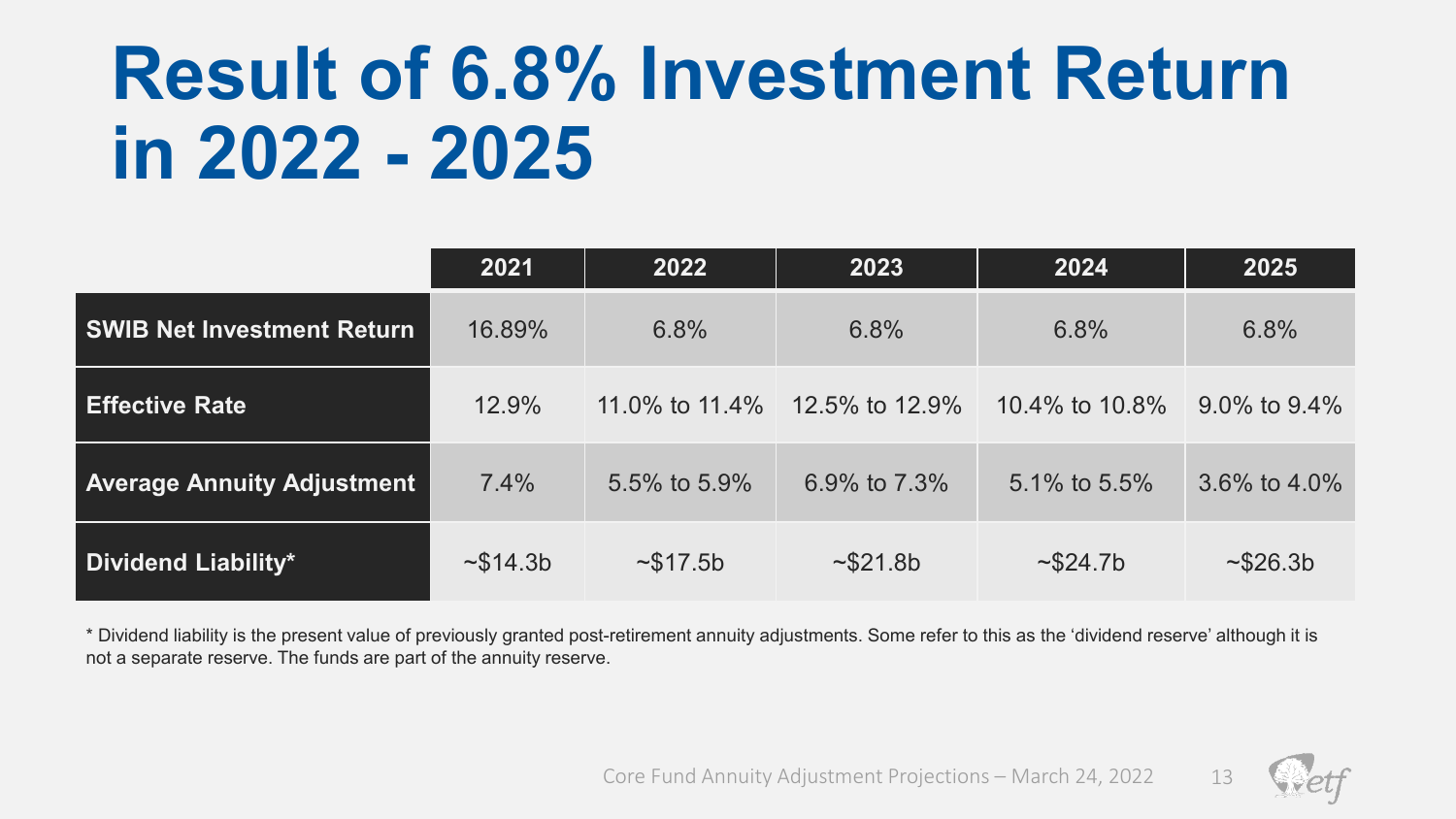#### **Result of 0% Investment Return in 2022 and 6.8% in 2023 - 2025**

|                                   | 2021                | 2022               | 2023           | 2024               | 2025                |
|-----------------------------------|---------------------|--------------------|----------------|--------------------|---------------------|
| <b>SWIB Net Investment Return</b> | 16.89%              | $0\%$              | 6.8%           | 6.8%               | 6.8%                |
| <b>Effective Rate</b>             | 12.9%               | $9.3\%$ to $9.7\%$ | 11.0% to 11.4% | $9.0\%$ to $9.4\%$ | 7.6% to 8.0%        |
| <b>Average Annuity Adjustment</b> | 7.4%                | 4.1% to 4.5%       | 5.4% to 5.8%   | 3.6% to $4.0\%$    | 2.3% to 2.7%        |
| <b>Dividend Liability*</b>        | ~514.3 <sub>b</sub> | ~16.4b             | ~19.6 b        | ~521.5b            | ~522.2 <sub>b</sub> |

\* Dividend liability is the present value of previously granted post-retirement annuity adjustments. Some refer to this as the 'dividend reserve' although it is not a separate reserve. The funds are part of the annuity reserve.

![](_page_13_Picture_3.jpeg)

![](_page_13_Picture_4.jpeg)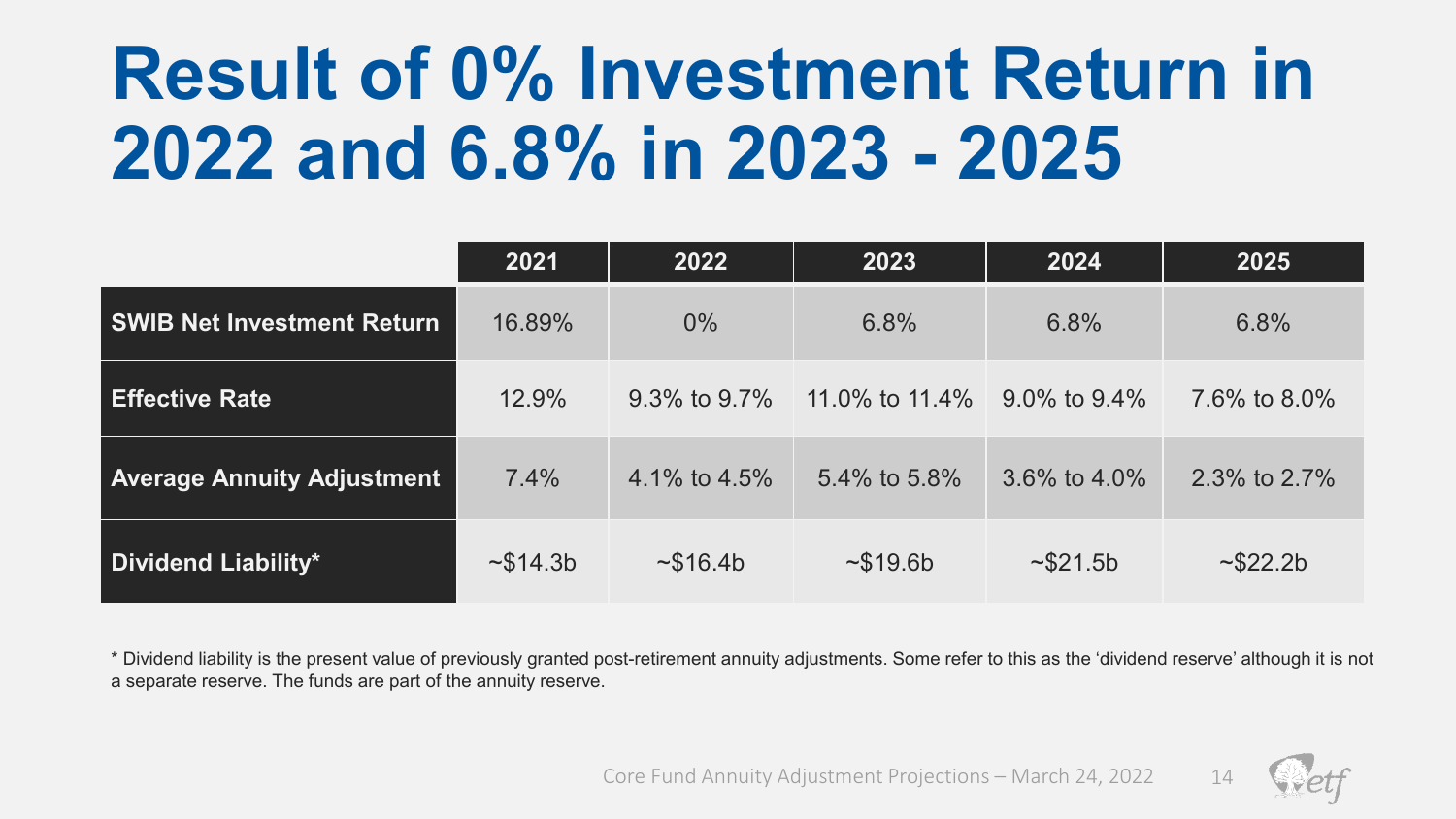#### **Result of -18% Investment Return in 2022 and 6.8% in 2023 - 2025**

|                                   | 2021     | 2022           | 2023            | 2024           | 2025                   |
|-----------------------------------|----------|----------------|-----------------|----------------|------------------------|
| <b>SWIB Net Investment Return</b> | 16.89%   | (18%)          | 6.8%            | 6.8%           | 6.8%                   |
| <b>Effective Rate</b>             | 12.9%    | 5.0% to 5.4%   | 6.7% to $7.1\%$ | 4.7% to 5.1%   | $3.1\%$ to $3.5\%$     |
| <b>Average Annuity Adjustment</b> | 7.4%     | $(.5\%)$ to 0% | 1.6% to 2.0%    | $(.5\%)$ to 0% | $(2.2\%)$ to $(1.8\%)$ |
| Dividend Liability*               | ~514.3 b | ~13.6 b        | ~13.9b          | ~13.1b         | ~511.1b                |

\* Dividend liability is the present value of previously granted post-retirement annuity adjustments. Some refer to this as the 'dividend reserve' although it is not a separate reserve. The funds are part of the annuity reserve.

![](_page_14_Picture_3.jpeg)

![](_page_14_Picture_4.jpeg)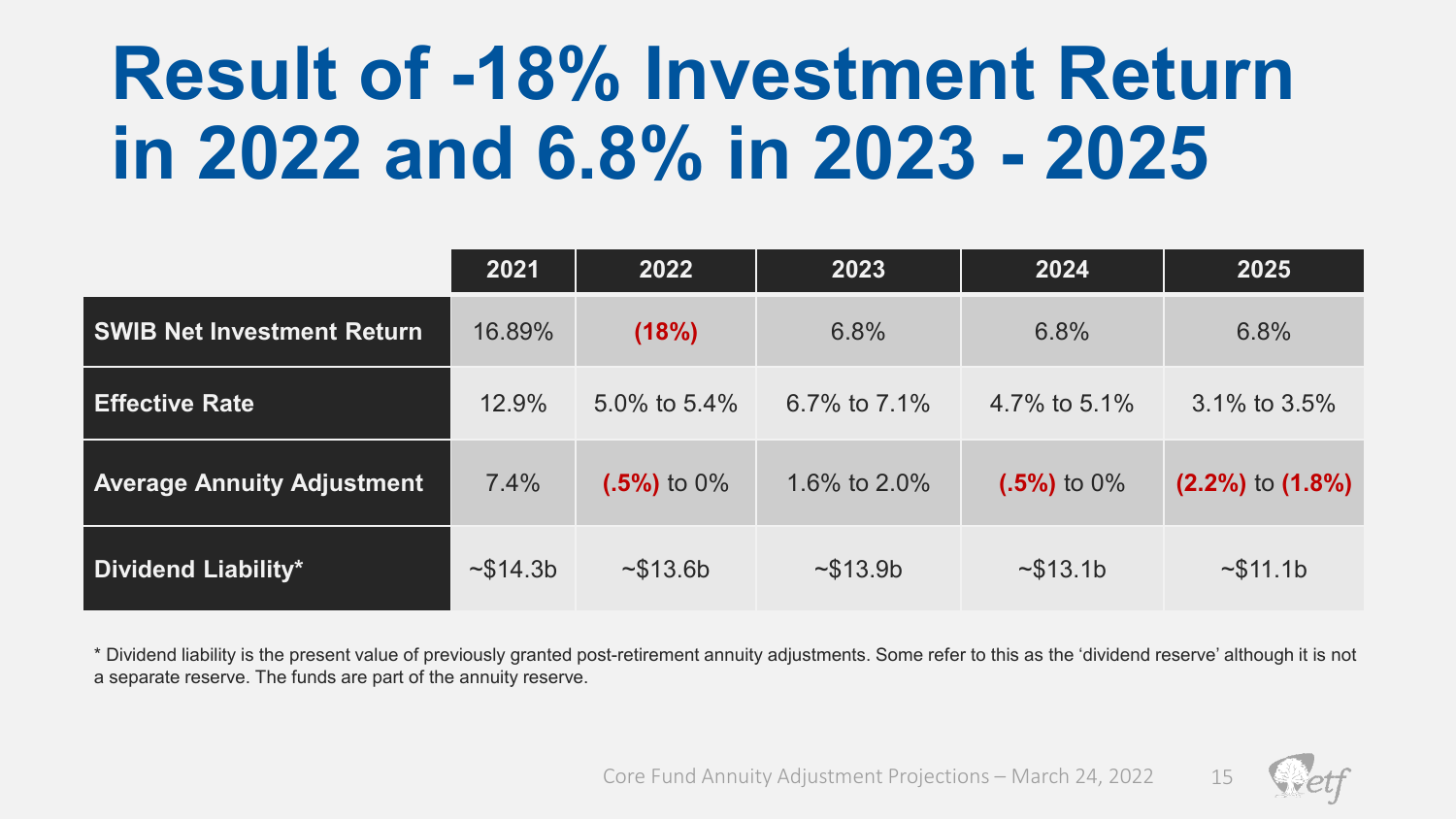# **Questions?**